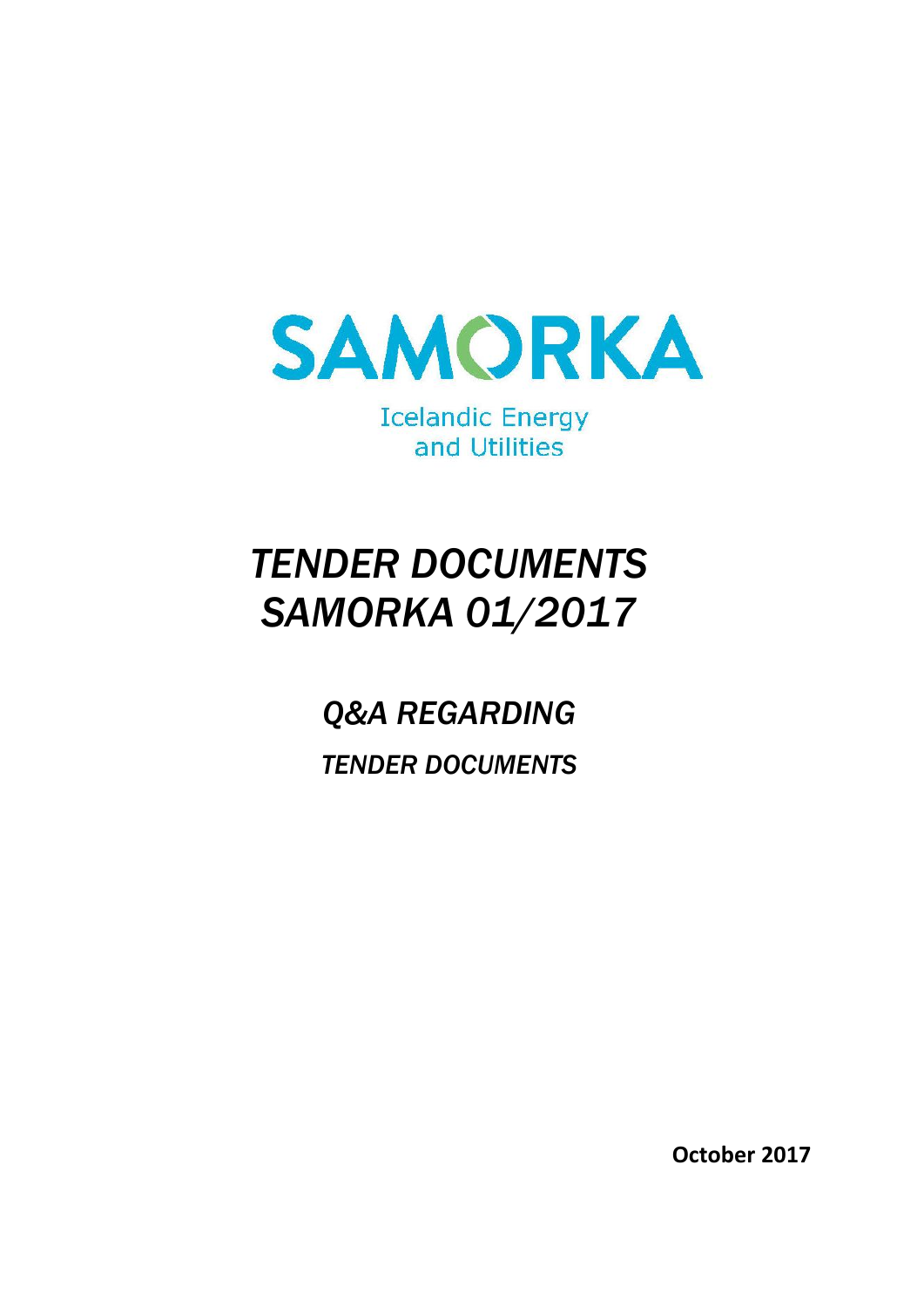This document contains a summary of various questions regarding Samorka´s 01/2017 tender for underground power cables, submitted by interested suppliers. Suppliers will find in this document all received questions regarding the Tender including answers.

# (1) **Question:**

Into the chapter "1.2.2 Requirements Regarding Tenderer´s Qualifications" is requested: "A prerequisite for a Tender to be considered is a documented delivery of underground power cables to arctic countries where climate and geological conditions are similar as in Iceland".

Would deliveries of power cables to the following countries be considered as acceptable, fulfilling the requirements as stated above: UK, Norway, Finland, Denmark Sweden, Latvia, Lithuania, Estonia, Canada, Alaska, North USA, Russia, Romania?

# **Answer:**

Regarding the list of countries, we can confirm that at least some of the countries mentioned do fit into our definition (".. arctic countries where climate and geological conditions are similar as in Iceland"). We will review the submitted list of deliveries, which shall include cables that have been ploughed into the ground.

# (2) **Question:**

Into the chapter "1.2.2 Requirements Regarding Tenderer´s Qualifications" is requested: "The Tenderer must also provide proof of his capability and minimum three years' experience of delivering orders and providing technical services regarding power cables to power companies from a local warehouse and offices in the "greater Reykjavik area", Iceland."

In this sense, we understand that we should proof our capability and minimum three years' experience of delivering orders and providing technical services regarding power cables to power companies from a local warehouse - as general reference, but if awarded to us then a local warehouse and office is required.

- Please confirm if acceptable as per our interpretation
- Or a should be considered as limitation on tendering phase the obligation of having already a local office and warehouse.
- If the first case is acceptable and no limitation during the tendering phase, please confirm:
- if outsourced logistic company is considered as warehouse facility
- if office means company branch or just correspondence office/representative office.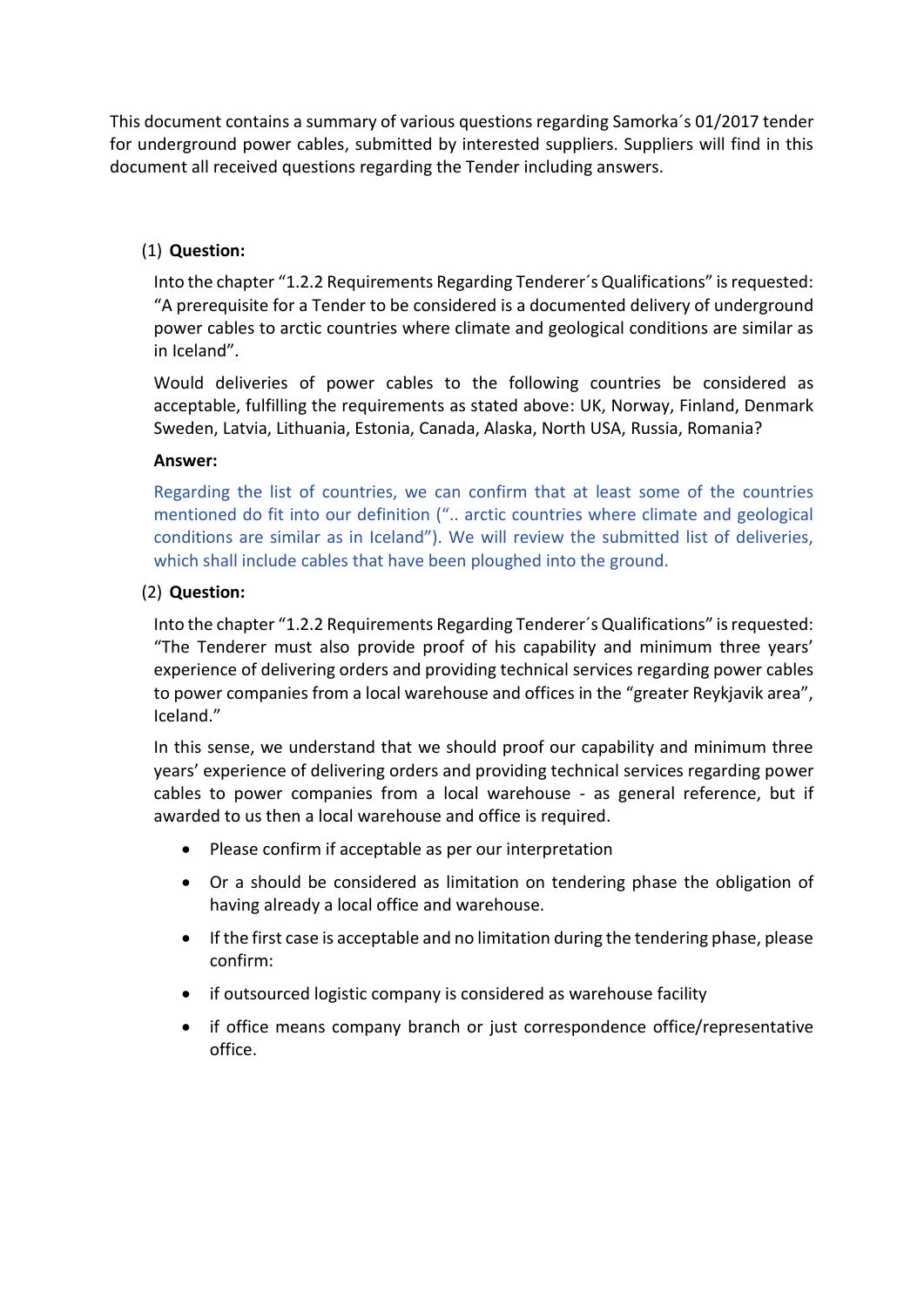# **Answer:**

Regarding the request for warehouse facilities, we confirm your first interpretation. Regarding the following question, we inform that we are not willing to issue a general statement. The reason is that it depends on the quality of offered services if an outsourced warehouse company and/or correspondence office/representative office will be accepted. If the facilities, response time, service staff etc. as described in the offer are deemed as of high quality, this might be accepted. Respectively, services and facilities that are deemed as of poor quality will be rejected.

# (3) **Question:**

It says in clause: 1.1.1.3 Terms of delivery: DAP in the "greater Reykjavík area "in Iceland. Since some of the purchasers are not stationed in the greater Reykjavík area we ask for clarity on the delivery, will the orders be packed, marked and shipped to customers in Ísafjörður, Akureyri and Reykjanesbær at the expense of the agent/seller, or will the mentioned purchasers have orders shipped to a specified location in the greater Reykjavík area?

if so what is the location within the greater Reykjavik area?

# **Answer:**

All deliveries shall take place from the Supplier´s warehouse, located in the "greater Reykjavik area". This warehouse shall be considered as "place" with respect to the terms of DAP delivery. The respective purchaser will cover all transport costs after delivery at "place".

# (4) **Question:**

Regarding clause 1.2.12 Penalties, we ask if "force majeure "clause can be added in order to prevent penalties risen by circumstances that are out of our scope of control like strikes, weather, seismic activity etc.

# **Answer:**

Samorka does not intend to add a definition of "force majeure" circumstances.

# (5) **Question:**

a) Please confirm that soft annealed aluminum conductors according to IEC 60228 are acceptable?

# **Answer:**

Soft annealed aluminum conductors according to IEC 60228 will not be accepted. As specified, the conductor shall be "Hard drawn Al, acc. to EN 60228:2005 class II".

- b) Please clarify the required calculation method for the thickness of cable outer sheaths. In our understanding, the following options are available:
	- i) the LLDPE part of the outer sheath will have thickness according to specifications and the HDPE part a non-specified thickness as per manufacturer practice?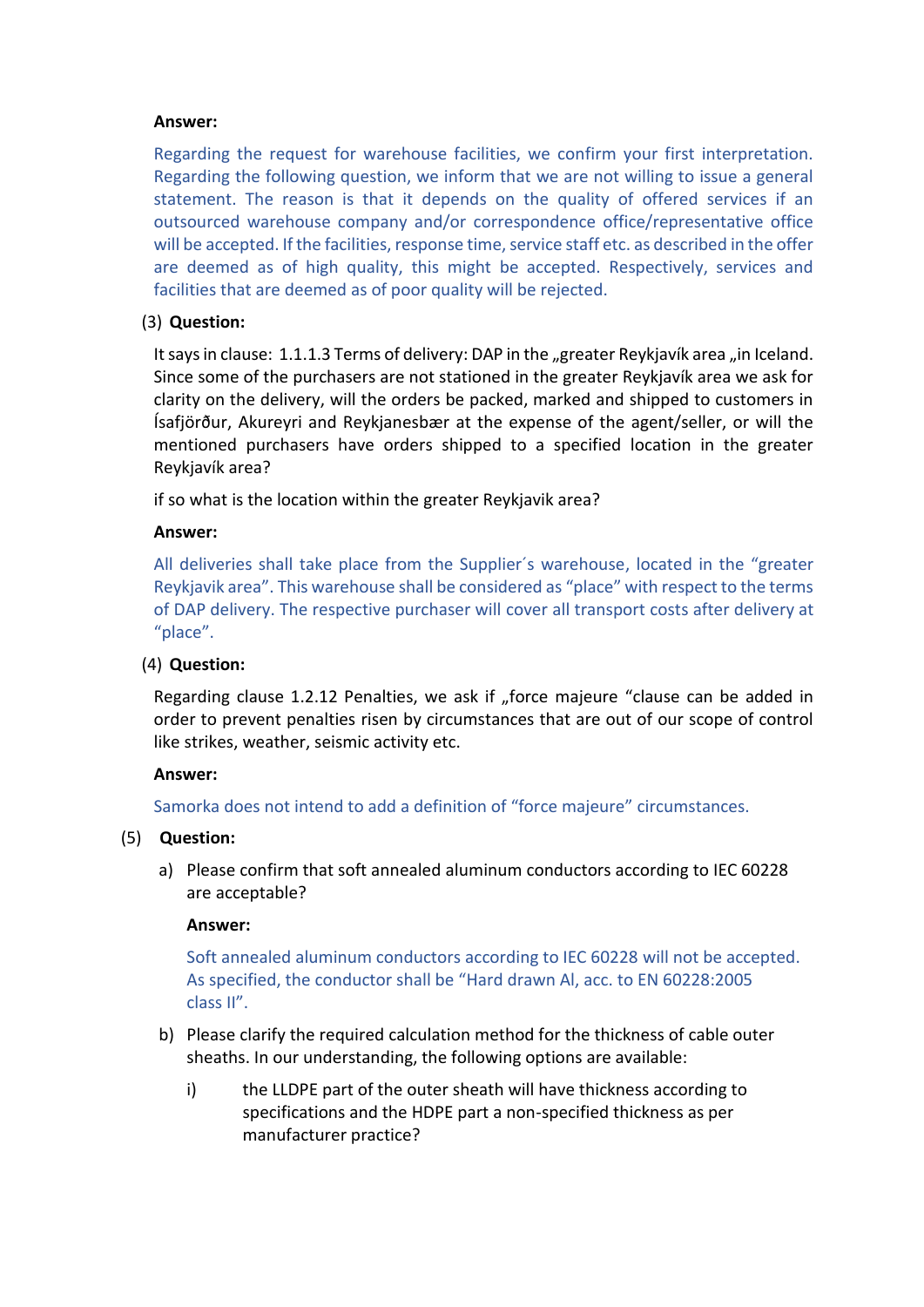ii) The total thickness of the outer sheath (sum of both layers) will be according to specifications, but up to the manufacturer to determine the thickness of each part. Please confirm which calculation method for the thickness of the outer sheaths is required?

# **Answer**:

Option marked ii applies, i.e. the specified thickness refers to the total thickness of the outer sheath (sum of both layers).

c) There is no mention in the tender's technical specification for any means of protection of cable drums. Are full protective wooden battens around the provided drums required?

#### **Answer:**

A full protection of the cable with wooden battens around the drums is not required.

d) In the tender's technical specification an approximate value of 2.4m is mentioned for the drum diameter. Would a maximum external drum diameter of 2.5m (in the case of drums without protective wooden battens) or 2.55m (in the case of drums with protective wooden battens) be acceptable?

#### **Answer:**

As the specified dimension of 2.4 m is determined to fit to dimensions of transport vehicles applied by the purchasers, an external drum diameter of 2.5 m is not acceptable.

# (6) **Question:**

From the Samorka webpage (http://www.samorka.is/utgafa-og-midlun/utbod/), I found out that the deadline for opening the tenders is postponed until 7 November 2017, 14.00 o'clock.

(a) Could you please confirm that also the deadline for tender submission is postponed until the 7 November 2017?

# **Answer:**

The Tender submission deadline is on the 7th of November at 14:00 local time (GMT). The opening of Tenders is directly after the submission deadline expires.

 $(b)$  In addition to that, please inform us who's going to pay for the transportation costs from our warehouse in the Greater Reykjavik area?

#### **Answer:**

# This item has already been covered in the answer to question (3) above.

According to the tender book, the required term of delivery will be "DAP in the greater Reykjavik area, Iceland". Under Incoterms 2010, this means that each owner will pick-up the cable they need for each order? OR we would deliver them each order under additional shipping costs from our warehouse (in the greater Reykjavik area) to Orkubu Vestfjarda ohf (in Isafjordur) - for example.

# **Answer:**

This item has already been covered in the answer to question (3) above.